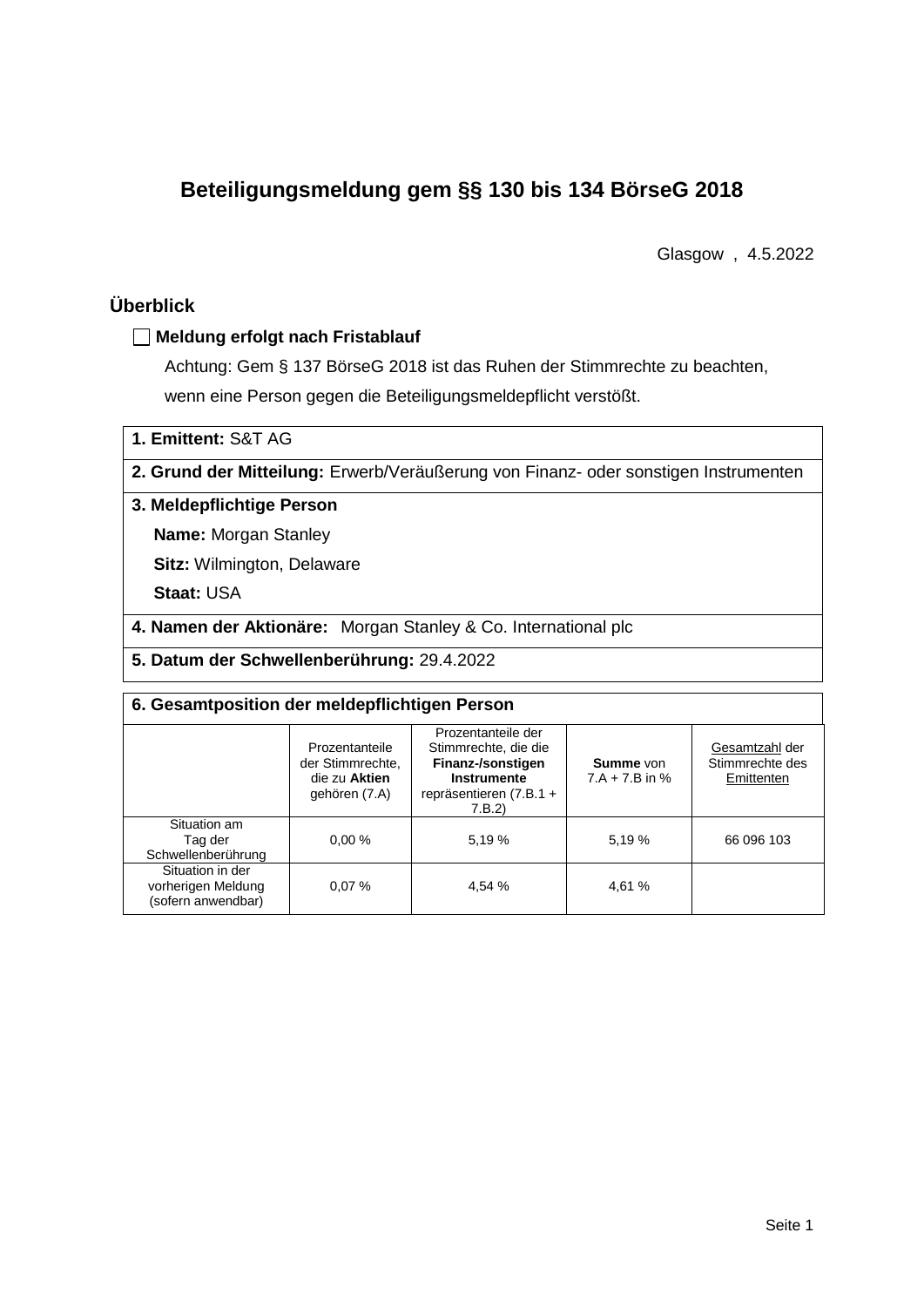# **Details**

# **7. Details über die gehaltenen Instrumente am Tag der Berührung der Schwelle:**

| A: Stimmrechte, die zu Aktien gehören |                                  |                                    |                                    |                                    |  |  |  |  |
|---------------------------------------|----------------------------------|------------------------------------|------------------------------------|------------------------------------|--|--|--|--|
|                                       |                                  | Anzahl der Stimmrechte             | Prozentanteil der Stimmrechte      |                                    |  |  |  |  |
| <b>ISIN der Aktien</b>                | Direkt<br>(§ 130 BörseG<br>2018) | Indirekt<br>(§ 133 BörseG<br>2018) | Direkt<br>$(S$ 130 BörseG<br>2018) | Indirekt<br>(§ 133 BörseG<br>2018) |  |  |  |  |
| AT0000A0E9W5                          |                                  | 1 000                              | 0.00%                              | 0.00%                              |  |  |  |  |
| Subsumme A                            | 0.00%<br>1 000                   |                                    |                                    |                                    |  |  |  |  |

| B 1: Finanzinstrumente / sonstige Instrumente gem § 131 Abs 1 Z 1 BörseG 2018                                |              |                |                                                         |                                  |  |
|--------------------------------------------------------------------------------------------------------------|--------------|----------------|---------------------------------------------------------|----------------------------------|--|
| Art des Instruments                                                                                          | Verfalldatum | Ausübungsfrist | Anzahl der Stimmrechte<br>die erworben werden<br>können | Prozentanteil der<br>Stimmrechte |  |
| 3,61%<br>Right of recall over<br>at any time<br>at any time<br>2 386 467<br>securities lending<br>agreements |              |                |                                                         |                                  |  |
|                                                                                                              |              | Subsumme B.1   | 2 386 467                                               | 3.61%                            |  |

| B 2: Finanzinstrumente / sonstige Instrumente gem § 131 Abs 1 Z 2 BörseG 2018 |                                     |                |                                    |                           |                                     |  |
|-------------------------------------------------------------------------------|-------------------------------------|----------------|------------------------------------|---------------------------|-------------------------------------|--|
| Art des<br>Instruments                                                        | Verfalldatum                        | Ausübungsfrist | Physisches oder<br>Cash Settlement | Anzahl der<br>Stimmrechte | Prozentanteil<br>der<br>Stimmrechte |  |
| <b>Equity Swap</b>                                                            | From<br>08.12.2022 to<br>28.03.2024 | at any time    | Cash                               | 1 042 863                 | 1.58 %                              |  |
|                                                                               |                                     |                | Subsumme B.2                       | 1 042 863                 | 1.58 %                              |  |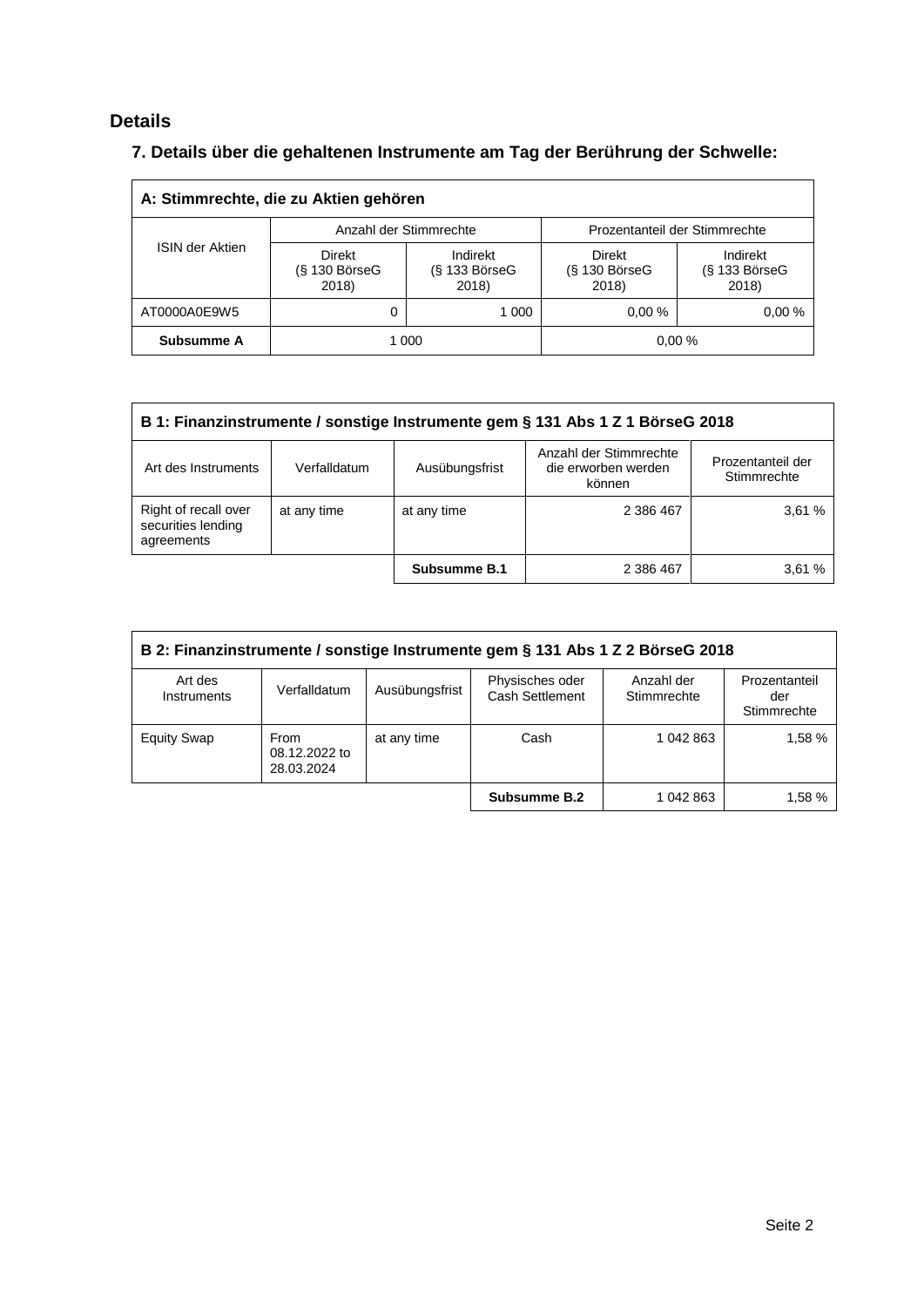## **8. Information in Bezug auf die meldepflichtige Person:**

Die meldepflichtige Person (Punkt 3) wird nicht von einer natürlichen/juristischen Person kontrolliert und kontrolliert auch keine andere Person, die direkt oder indirekt Instrumente am Emittenten hält.

 $\boxtimes$  Volle Kette der kontrollierten Unternehmen, über die die Stimmrechte und/oder Finanz-/sonstigen Instrumente gehalten werden, beginnend mit der obersten kontrollierenden natürlichen oder juristischen Person:

| Ziffer         | <b>Name</b>                                            | Direkt kontrolliert<br>durch Ziffer | Direkt gehaltene<br>Stimmrechte in<br>Aktien (%) | Direkt gehaltene<br>Finanz-<br>/sonstige<br>Instrumente (%) | <b>Total</b> von beiden<br>$(\%)$ |
|----------------|--------------------------------------------------------|-------------------------------------|--------------------------------------------------|-------------------------------------------------------------|-----------------------------------|
| 1              | Morgan Stanley                                         |                                     |                                                  |                                                             |                                   |
| $\overline{c}$ | Morgan Stanley<br>Capital<br>Management,<br><b>LLC</b> | 1                                   |                                                  |                                                             |                                   |
| 3              | Morgan Stanley<br>Domestic<br>Holdings, Inc.           | $\overline{2}$                      |                                                  |                                                             |                                   |
| $\overline{4}$ | Morgan Stanley<br>& Co. LLC                            | 3                                   | 0,00%                                            | 1,83 %                                                      | 1,83 %                            |
| 5              | Morgan Stanley<br>International<br>Holdings Inc.       | 1                                   |                                                  |                                                             |                                   |
| 6              | Morgan Stanley<br>International<br>Limited             | 5                                   |                                                  |                                                             |                                   |
| $\overline{7}$ | Morgan Stanley<br>Investments<br>(UK)                  | 6                                   |                                                  |                                                             |                                   |
| 8              | Morgan Stanley<br>& Co.<br>International plc           | 7                                   | 0,00%                                            | 3,35 %                                                      | 3,35 %                            |
|                |                                                        |                                     |                                                  |                                                             |                                   |

### **9. Im Falle von Stimmrechtsvollmacht**

Datum der Hauptversammlung: -

Stimmrechtsanteil nach der Hauptversammlung: - entspricht - Stimmrechten

#### **10. Sonstige Kommentare:**

-

Glasgow am 4.5.2022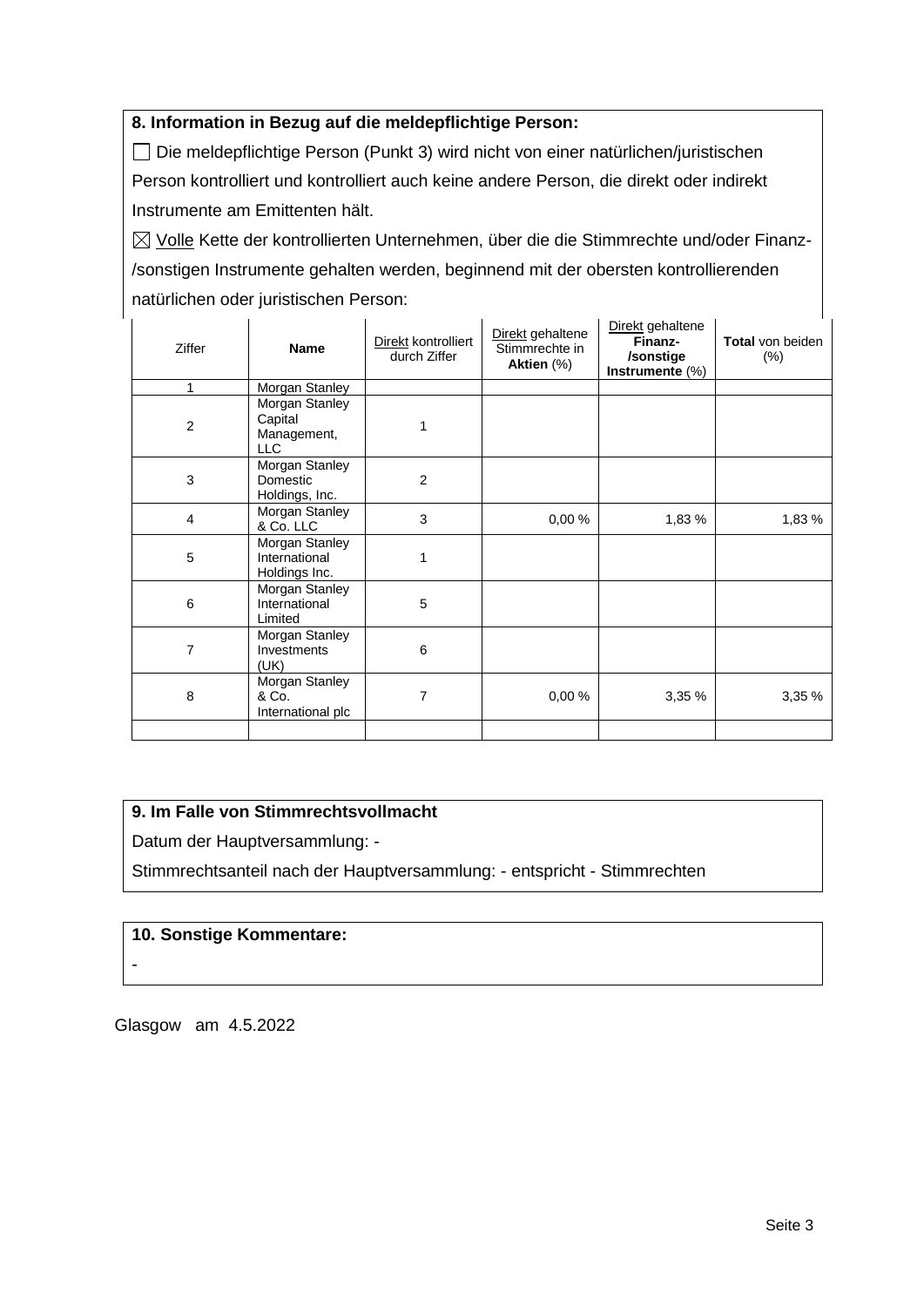# **Major holdings notification pursuant to Sec. 130 to 134 BörseG 2018**

Glasgow , 4.5.2022

### **Overview**

#### **Notification made after deadline**

Caution: In case of violations of major holdings notification rules, please pay attention to Section 137 BörseG 2018 (Suspension of voting rights)

- **1. Issuer:** S&T AG
- **2. Reason for the notification:** Acquisition or disposal of financial/other instruments

#### **3. Person subject to notification obligation**

**Name:** Morgan Stanley

**City:** Wilmington, Delaware

**Country:** USA

**4. Name of shareholder(s):** Morgan Stanley & Co. International plc

**5. Date on which the threshold was crossed or reached:** 29.4.2022

### **6. Total positions**

|                                                                                | % of voting rights<br>attached to<br>shares $(7.A)$ | % of voting rights<br>through<br>financial/other<br>instruments $(7.B.1 +$<br>7.B.2 | <b>Total</b> of both in %<br>$(7.A + 7.B)$ | Total number of<br>voting rights of<br>issuer |
|--------------------------------------------------------------------------------|-----------------------------------------------------|-------------------------------------------------------------------------------------|--------------------------------------------|-----------------------------------------------|
| Resulting situation on the<br>date on which threshold<br>was crossed / reached | 0.00%                                               | 5.19 %                                                                              | 5.19 %                                     | 66 096 103                                    |
| Position of previous<br>notification (if applicable)                           | 0.07%                                               | 4.54 %                                                                              | 4,61 %                                     |                                               |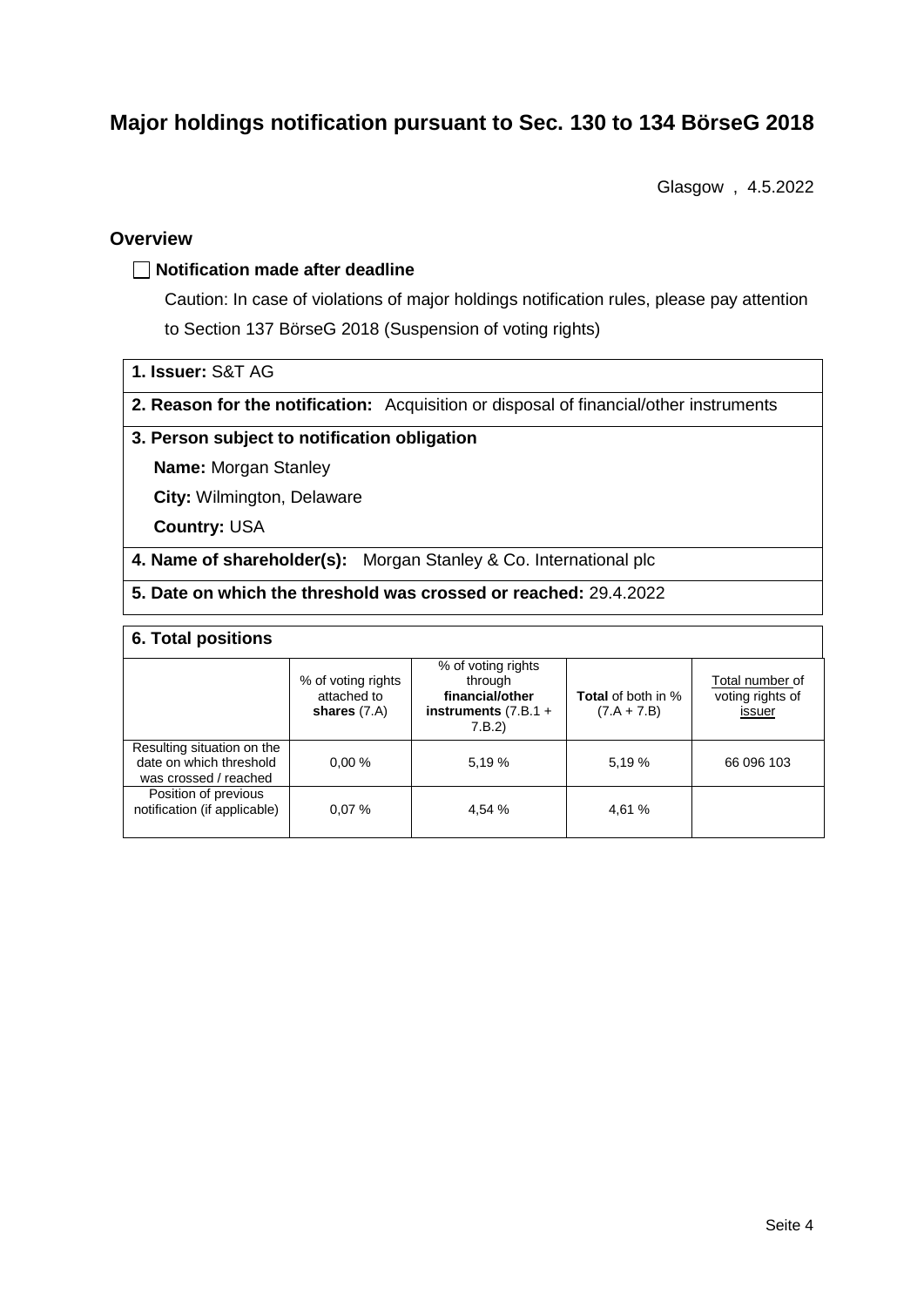# **Details**

## **7. Notified details of the resulting situation:**

| A: Voting rights attached to shares |                                    |                                      |                                    |                                      |  |  |  |
|-------------------------------------|------------------------------------|--------------------------------------|------------------------------------|--------------------------------------|--|--|--|
|                                     |                                    | Number of voting rights              | % of voting rights                 |                                      |  |  |  |
| <b>ISIN Code</b>                    | Direct<br>(Sec 130 BörseG<br>2018) | Indirect<br>(Sec 133 BörseG<br>2018) | Direct<br>(Sec 130 BörseG<br>2018) | Indirect<br>(Sec 133 BörseG<br>2018) |  |  |  |
| AT0000A0E9W5                        |                                    | 1 000                                | 0.00%                              | 0.00%                                |  |  |  |
| <b>SUBTOTAL A</b>                   |                                    | 1 000                                |                                    | 0.00%                                |  |  |  |

| B 1: Financial / Other Instruments pursuant to Sec. 131 para. 1 No. 1 BörseG 2018 |                        |                     |                                                                                      |                    |  |  |
|-----------------------------------------------------------------------------------|------------------------|---------------------|--------------------------------------------------------------------------------------|--------------------|--|--|
| Type of instrument                                                                | <b>Expiration Date</b> | Exercise Period     | Number of voting<br>rights that may be<br>acquired if the<br>instrument is exercised | % of voting rights |  |  |
| Right of recall over<br>securities lending<br>agreements                          | at any time            | at any time         | 2 386 467                                                                            | 3,61%              |  |  |
|                                                                                   |                        | <b>SUBTOTAL B.1</b> | 2 386 467                                                                            | 3,61%              |  |  |

| B 2: Financial / Other Instruments pursuant to Sec. 131 para. 1 No. 2 BörseG 2018 |                                     |                    |                                      |                            |                       |  |  |
|-----------------------------------------------------------------------------------|-------------------------------------|--------------------|--------------------------------------|----------------------------|-----------------------|--|--|
| Type of instrument                                                                | Expiration<br>Date                  | Exercise<br>Period | Physical /<br><b>Cash Settlement</b> | Number of<br>voting rights | % of voting<br>rights |  |  |
| <b>Equity Swap</b>                                                                | From<br>08.12.2022 to<br>28.03.2024 | at any time        | Cash                                 | 1 042 863                  | 1.58 %                |  |  |
|                                                                                   |                                     |                    | <b>SUBTOTAL B.2</b>                  | 1 042 863                  | 1.58%                 |  |  |